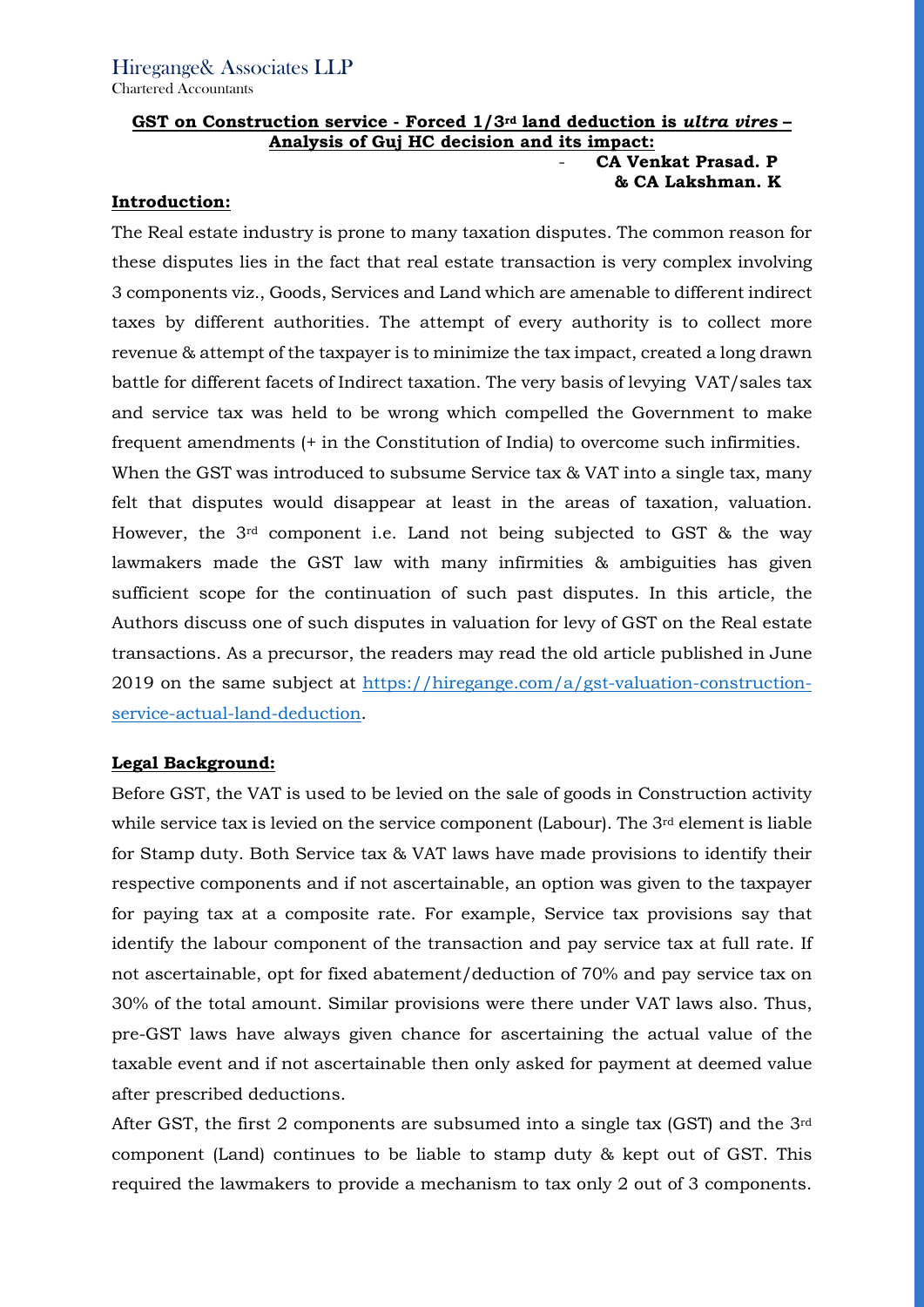# Hiregange& Associates LLP

Chartered Accountants

For this, the Government vide Notification No.11/2017-CT(R) dated 28.06.2017 as amended provided that the non-taxing component (land) is  $1/3^{rd}$  of the total amount charged thereby fixing that land value in real estate transaction is  $1/3<sup>rd</sup>$  irrespective of actual value available or identifiable.

It is a known fact that the land value may not be the same across the country as the same depends on various factors viz., location, socio & economic components. There would be a huge variation in the land cost between Metro cities, Towns and Rural areas while the construction cost may not vary much in any of the places.

Deeming 1/3rd of the total amount charged as the land value would lead to a levy of GST on the land value in many cases though the sale of land is neither supply of goods nor supply of services as per SI No.05 of Schedule III. Whereas, in the nonmetros, the construction service would not get completely taxed. The following illustration gives a bird's eye picture of the issue involved in claiming the deemed deduction toward land

| <b>S1.</b><br>No. | City      | Guesstimate<br>Cost of<br>Construction<br>per SFT (A) | Guesstimate unit<br>sale price per SFT<br>including land<br>value (B) | Average<br>value of<br>land<br>$(C=BA)$ | % of land<br>value<br>$(C/B*100)$ |
|-------------------|-----------|-------------------------------------------------------|-----------------------------------------------------------------------|-----------------------------------------|-----------------------------------|
|                   | Ooty      | 1,500                                                 | 2,000                                                                 | 500                                     | 25                                |
| $\overline{2}$    | Hyderabad | 2,375                                                 | 5,000                                                                 | 2,625                                   | 52.50                             |
| 3                 | Bangalore | 2,500                                                 | 7,500                                                                 | 5,000                                   | 66.67                             |
| $\overline{4}$    | New Delhi | 2,750                                                 | 12,000                                                                | 9,250                                   | 77.08                             |
| 5                 | Mumbai    | 3,125                                                 | 20,000                                                                | 16,875                                  | 84.38                             |

Challenging this anomaly, Writs Petition was filed before various High Courts. Recently, the Hon'ble High Court of Gujarat has examined the issue in the case of Munjaal Manishbhai Bhatt Vs UOI 2022-TIOL-663-HC-AHM-GST and held as follows

# Decision:

- $\triangleright$  The GST has to be paid on the actual price paid or payable for the services rendered. When the actual price is available, then tax has to be imposed on such actual value only. In the instant case, when the actual value of land is ascertainable, the deeming fiction of 1/3rd of total agreement value towards land is clearly contrary to the provisions and scheme of the CGST Act and therefore ultra-vires the statutory provisions.
- $\triangleright$  Deeming fiction can be applied only where the actual value is not ascertainable which is not the present case. While holding so, the High Court has relied on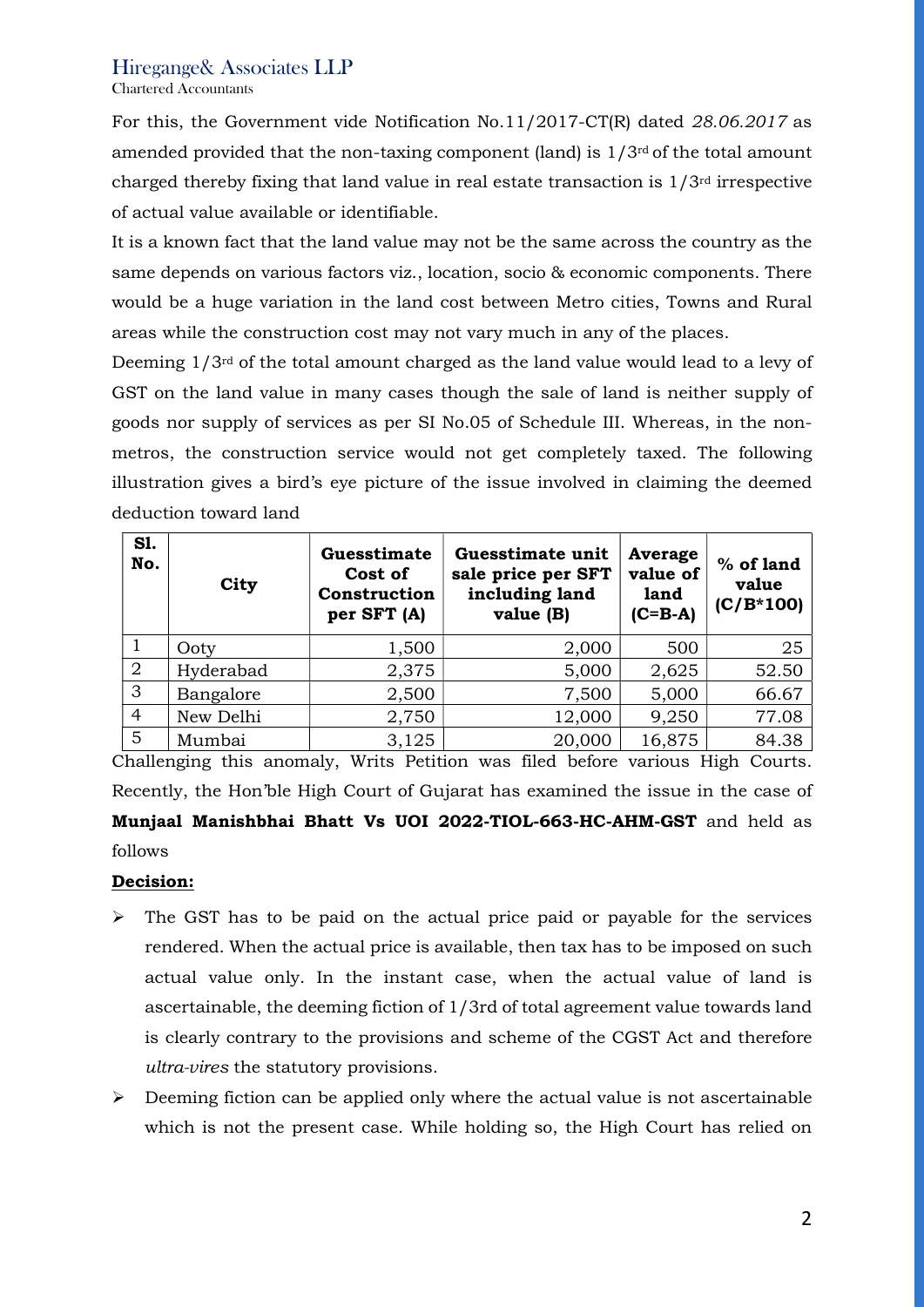# Hiregange& Associates LLP

Chartered Accountants

Gannon Dunkerley and Co. v/s State of Rajasthan (1993) 1 SCC 364, Wipro Limited Vs UOI 2015 (319) ELT 177 (SC);

- $\triangleright$  The deeming fiction has not made any distinction between a flat and a bungalow. While a flat would have a number of floors and the transfer would only be an undivided share in the land, the same deduction which is available on the supply of flats is made available on the supply of bungalows without any regard to the vast differences in factual aspects. Such deeming fiction which leads to arbitrary and discriminatory consequences is violative of Article 14 of the Constitution of India which guarantees equality to all and also frowns upon arbitrariness in law.
- $\triangleright$  Due to arbitrary deeming fiction by way of delegated legislation (by way of Notification), the measure of tax imposed has no nexus with the charge of tax which is on the supply of construction services. It is well established that the measure of tax should have nexus with the charge of tax.
- $\triangleright$  The prescription under Section 15(5) of the CGST Act has to be by rules and not by notification. While holding so, the High Court has relied on the Delhi High Court decision in the case of Suresh Kumar Bansal Vs UOI – 2016 (43) S.T.R – Del HC.
- $\triangleright$  Be that as it may, wherever a delegated legislation is challenged as being ultra vires the provisions of the CGST Act as well as violating Article 14 of the Constitution of India, the same cannot be defended merely on the ground that the Government had the competence to issue such delegated piece of legislation. Even if it is presumed that the Government had the competence to fix a deemed value for supplies, the same can be definitely held to be ultra-vires when it is found to be arbitrary and contrary to the scheme of the statute.
- Thereby, paragraph 2 of Notification No. 11/2017- Central Tax (Rate) dated 28th June 2017 and the parallel State tax Notification is read down to the effect that the deeming fiction of 1/3rd will not be mandatory in nature. It will only be available at the option of the taxable person in cases where the actual value of land or undivided share in land is not ascertainable.
- $\triangleright$  The specific price agreed for land sale in the agreements between the parties is sufficient to avail the deduction of actual land value in place of deemed  $1/3^{rd}$ .
- $\triangleright$  Wherever the revenue department doubts the correctness of the land value or Construction activity value, the valuation rules inter alia Rule 30 & 31 of CGST Rules, 2017 can be resorted to curb tax avoidances if any on account of artificial inflation of land value in the agreements.